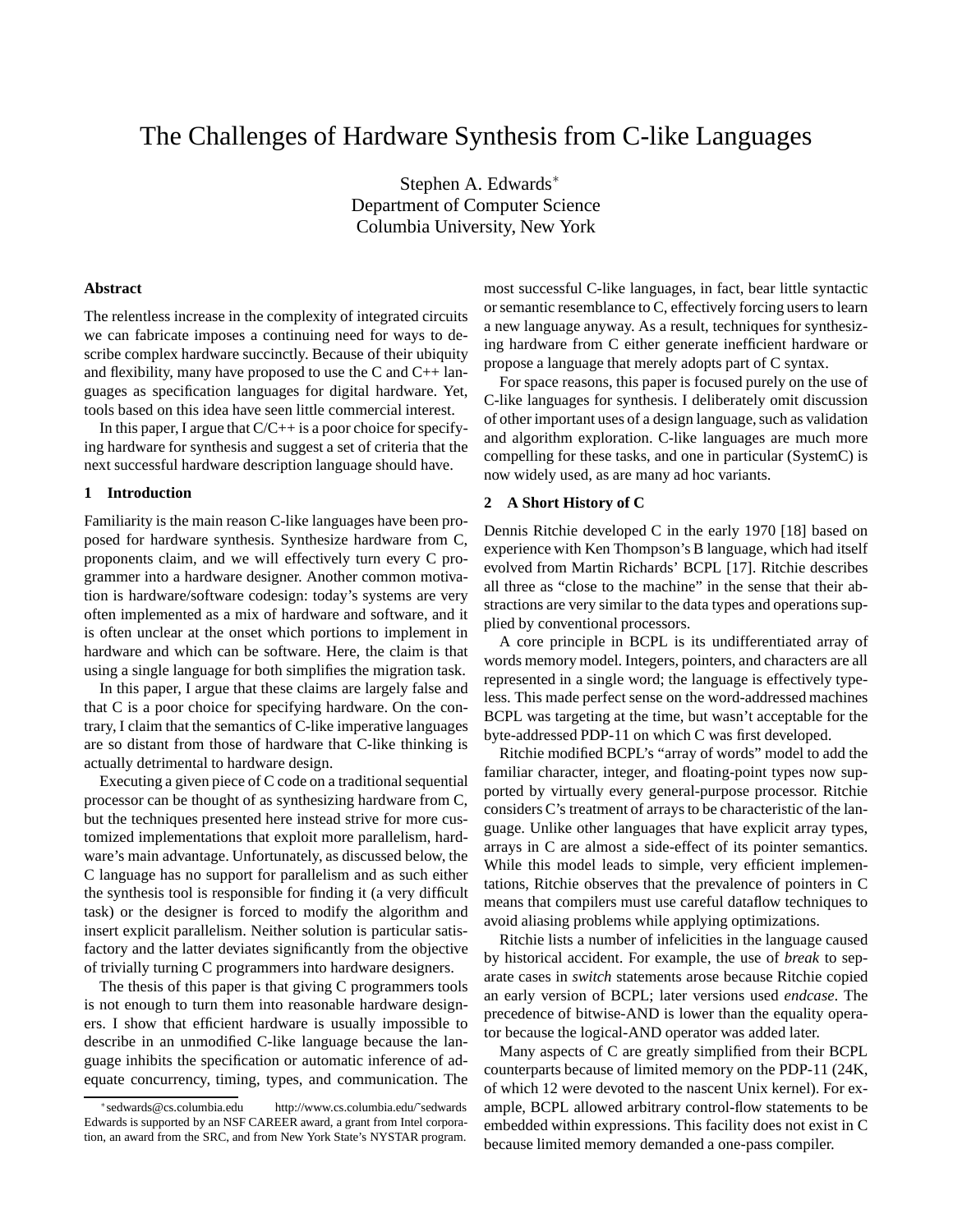| Language                               | Comment                             |
|----------------------------------------|-------------------------------------|
| Cones $[25]$                           | Early, combinational only           |
| HardwareC [12]                         | Behavioral synthesis-centric        |
| Transmogrifier C [7]                   | Limited scope                       |
| System $C$ [8]                         | Verilog in $C++$                    |
| Ocapi $[19]$                           | Algorithmic structural descriptions |
| C <sub>2</sub> Verilog <sup>[23]</sup> | Comprehensive; company defunct      |
| Cyber $[26]$                           | Little made public (NEC)            |
| Handel-C $[2]$                         | C with CSP (Celoxica)               |
| SpecC[6]                               | Resolutely refinement-based         |
| <b>Bach C</b> [10]                     | Untimed semantics (Sharp)           |
| CASH [1]                               | Synthesizes asynchronous circuits   |

Table 1: The languages/compilers considered in this paper.

Thus, C has at least four defining characteristics: a set of types that correspond with what the processor directly manipulates, pointers instead of a first-class array type, a number of language constructs that are historical accidents, and many others that are due to memory restrictions.

These characteristics are troubling when synthesizing hardware from C. Variable-width integers are natural in hardware, yet C only supports four sizes, all larger than a byte. C's memory model is a large, undifferentiated array of bytes, yet many small, varied memories are most effective in hardware. Finally, modern compilers can assume available memory is easily 10 000 times larger than what was available to Ritchie.

# **3 C-like Hardware Synthesis Languages**

A variety of C-like hardware languages have been proposed since the late 1980s (Table 1). This section describes each in roughly chronological order. See also De Micheli [3].

Stroud et al.'s Cones [25] was one of the earliest. From a strict subset of C, it synthesized single functions into combinational blocks. It could handle conditionals; loops, which it unrolled; and arrays treated as bit vectors.

Ku and De Micheli developed HardwareC [12] for input to their Olympus synthesis system [4]. It is a behavioral hardware language with a C-like syntax and has extensive support for hardware-like structure and hierarchy.

Galloway's Transmogrifier C [7] is a fairly small C subset. It supports integer arithmetic, conditionals and loops. Unlike Cones, it generates sequential designs by inferring a state at function calls and at the the beginning of *while* loops.

SystemC [8] is a C++ dialect that supports hardware and system modeling. While its popularity seems to stem mainly from its facilities for simulation (it provides concurrency with lightweight threads [13]), a subset of the language can be synthesized. It uses the C++ class mechanism to model hierarchical structure and models hardware using combinational and sequential processes, much like Verilog or VHDL. The Cynlib language from Forte Design Systems is similar.

IMEC's Ocapi system [19] is also C++-based but takes a very different approach. Instead of being parsed, analyzed, and synthesized, the C++ program is run to generate in-memory data structures that represents the structure of the hardware

system. Supplied classes provide mechanisms for specifying datapaths, finite-state machines, and similar constructs (Paško et al. [16] describes adding an extension for RAM interfaces). These data structures are then translated into languages such as Verilog and passed to conventional synthesis tools. Lipton et al.'s PDL++ system [14] takes a very similar approach.

The C2Verilog compiler developed at CompiLogic (later called C Level Design and, since November 2001, part of Synopsys) is one of the few that can claim broad support of ANSI C. It can translate pointers, recursion, dynamic memory allocation, and other thorny C constructs. Soderman and Panchul describe their compiler in a pair of 1998 papers [23, 24] and hold a broad patent covering C-to-Verilog-like translation [15] that describes their compiler in detail.

NEC's Cyber system [26] accepts a C variant dubbed BDL. While details of the language are not publicly available, the available information suggests it is a somewhat ad hoc translation that probably puts restrictions on the language, insists its users write C in particular idioms, and probably requires a fair amount of coaxing from users.

Celoxica's Handel-C [2] is a C variant that extends the language with constructs for parallel statements and OCCAMlike rendezvous communication. Handel-C's timing model is uniquely simple: each assignment statement takes one cycle.

Gajski et al.'s SpecC language [6] is a superset of ANSI C augmented with many system- and hardware-modeling constructs, including ones for finite-state machines, concurrency, pipelining, and structure. The latest language reference manual [5] lists thirty-three new keywords. SpecC imposes a refinement methodology. As such, the whole language is not directly synthesizable but through a series of both manual and automated rewrites, a SpecC description can be refined into one that can be synthesized.

Like Handel-C, Sharp's Bach C [10] is an ANSI-C variant with explicit concurrency and rendezvous-style communication. However, Bach C only imposes sequencing rather than assigning a particular number of cycles to each operation. And although it supports arrays, it does not support pointers.

Budiu et al.'s CASH compiler [1] is unique among the C synthesizers because it generates asynchronous hardware. It accepts ANSI C, identifies instruction-level parallelism, and generates an asynchronous dataflow circuit.

# **4 Concurrency**

The biggest difference between hardware and software is its execution model: software is based on a sequential, memorybased execution model derived from Turing machines, while hardware is fundamentally concurrent. Thus, sequential algorithms that are efficient in software are rarely the best choice in hardware. This has serious implications for any software programmer designing hardware: his familiar toolkit of algorithms is suddenly useless.

Why is so little software developed for parallel hardware? The plummeting cost of parallel hardware would make this appear even more attractive, yet concurrent programming has had limited success compared to its sequential counterpart. One fundamental reason is the conceptual difficulty humans have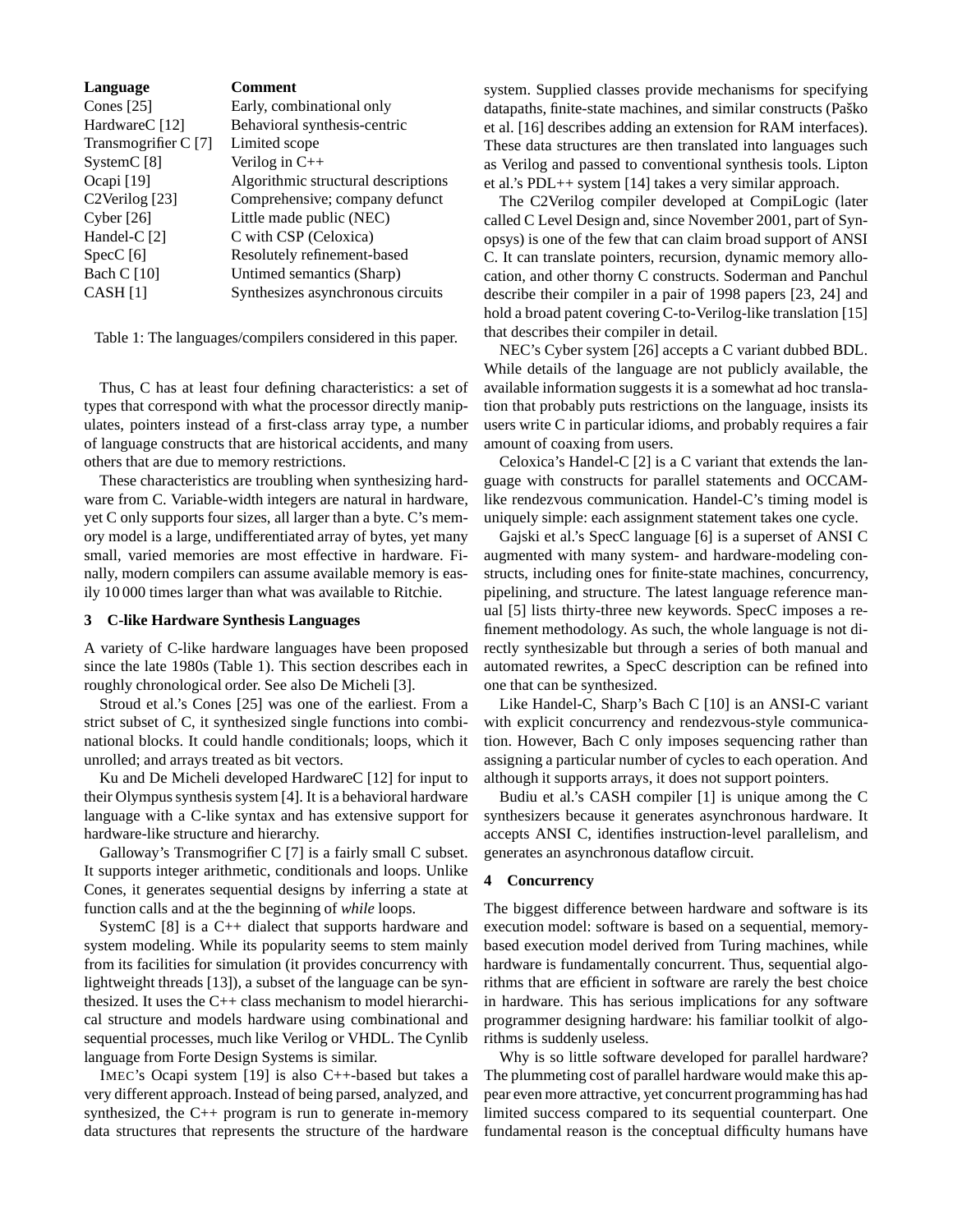in conceiving of parallel algorithms, and many more sequential algorithms are known than parallel algorithms. Another challenge is disagreement about the preferred model for parallel programming (e.g., shared memory versus message-passing); the panoply of parallel programming languages, none of which has emerged as a clear winner [22], is indicative of this.

Instead of exposing concurrency to the programmer and encouraging the use of parallel algorithms, the most successful approach has been automatically exposing parallelism in sequential code. Since C does not naturally support concurrency, using such a technique is virtually mandatory for synthesizing efficient hardware. Unfortunately these techniques are limited.

# *4.1 Finding Parallelism in Sequential Code*

There are three main approaches to exposing parallelism in sequential code, distinguished by their granularity. Instructionlevel parallelism (ILP) dispatches groups of nearby instructions simultaneously. While this has become the preferred approach in the computer architecture community, it is recognized that are fundamental limits to the amount of ILP that can be exposed in typical programs [27, 28], and that adding hardware to approach these limits, nowadays most often through speculation, results in diminishing returns.

Pipelining, the second approach, requires less hardware than ILP but may be less effective. A pipeline dispatches instructions in sequence but overlaps them: the second instruction is initiated before the first completes. Like ILP, inter-instruction dependencies and control-flow transfers tend to limit the maximum amount of achievable parallelism. Pipelines work well for regular loops, such as those in scientific or signal processing applications [11], but are less effective in general.

Instead of single instructions, process-level parallelism dispatches multiple threads of control simultaneously. This can be much more effective than finer-grain parallelism depending on the algorithm, but it is very difficult to identify automatically. Hall et al. [9] attempt to invoke multiple iterations of outer loops simultaneously, but unless the code is written to avoid dependencies, this may not be ineffective. Exposing processlevel parallelism is thus usually the programmer's responsibility, and is usually controlled through the operating system (e.g., POSIX threads) or the language itself (e.g., Java).

# *4.2 Approaches to Concurrency*

The C-to-hardware compilers considered here take two approaches to concurrency. The first approach adds parallel constructs to the language, thereby forcing the programmer to expose most concurrency. HardwareC, SystemC, and Ocapi all provide process-level parallel constructs; Handel-C, SpecC, and Bach C additionally provide statement-level parallel constructs. SystemC's parallelism resembles that in standard hardware description languages such as Verilog: a system is a collection of clock-edge-triggered processes. Handel-C, SpecC, and Bach C's approaches are more software-like, providing constructs that dispatch collections of instructions in parallel.

The other approach lets the compiler identify parallelism. While the languages that provide parallel constructs also identify some parallelism, Cones, Transmogrifier C, C2Verilog,

for  $(i = 0 ; i < 8 ; i++)$  {  $a[i] = c[i];$  $b[i] = d[i] || f[i];$ }

Figure 1: In how many cycles does this execute? Cones says one (it is combinational), Transmogrifier C says eight (one per iteration), and Handel-C says twenty-five (one per assignment).

and CASH rely on the compiler to expose all possible parallelism. The Cones compiler takes the most extreme approach, flattening an entire C function with loops and conditionals into a single two-level combinational function evaluated in parallel. The CASH compiler, by contrast, takes an approach closer to compilers for VLIW processors, carefully examining interinstruction dependencies and scheduling instructions to maximize parallelism. None of these compilers attempt to identify process-level parallelism.

Neither approach is satisfactory. The latter group places the burden on the compiler and therefore limits the parallelism achievable in general if normal, sequential algorithms are used. While this could be mitigated by careful selection of algorithms that can be easily parallelized, such thinking would be foreign to most software programmers, and may actually be harder than thinking in an explicitly concurrent language.

The former group, by adding parallel constructs to C, introduces a fundamental and far-reaching change to the language, again demanding substantially different thinking on the part of the programmer. Even if s/he is experienced with concurrent programming with, say, POSIX threads, the parallel constructs in hardware-like languages differ greatly from the thread-andshared-memory model of threads typical of software.

Any reasonable hardware specification language must be able to express parallel algorithms since they are the most efficient for hardware. C-like languages, because of their inherent sequentiality, fail this requirement.

Which concurrency model the next hardware design language should employ remains an open question, but it seems clear that the usual software model—asynchronously running threads communicating through shared memory—is not it.

#### **5 Timing**

The C language is mute on the subject of time. It guarantees causality among most sequences of statements, but says nothing about the amount of time it takes to execute each. This flexibility simplifies life for compilers and programmers alike, but makes it fairly difficult to achieve specific timing constraints. C's compilation technique is transparent enough to make gross performance improvements easy to understand and achieve, and differences in efficiency of sequential algorithms is a wellstudied problem, but wringing another 5% speed-up from any piece of code can be quite difficult.

Achieving a performance target is fundamental to hardware design. Miss a timing constraint by 3% and the circuit will fail to operate or the product will fail to sell. Achieving a particular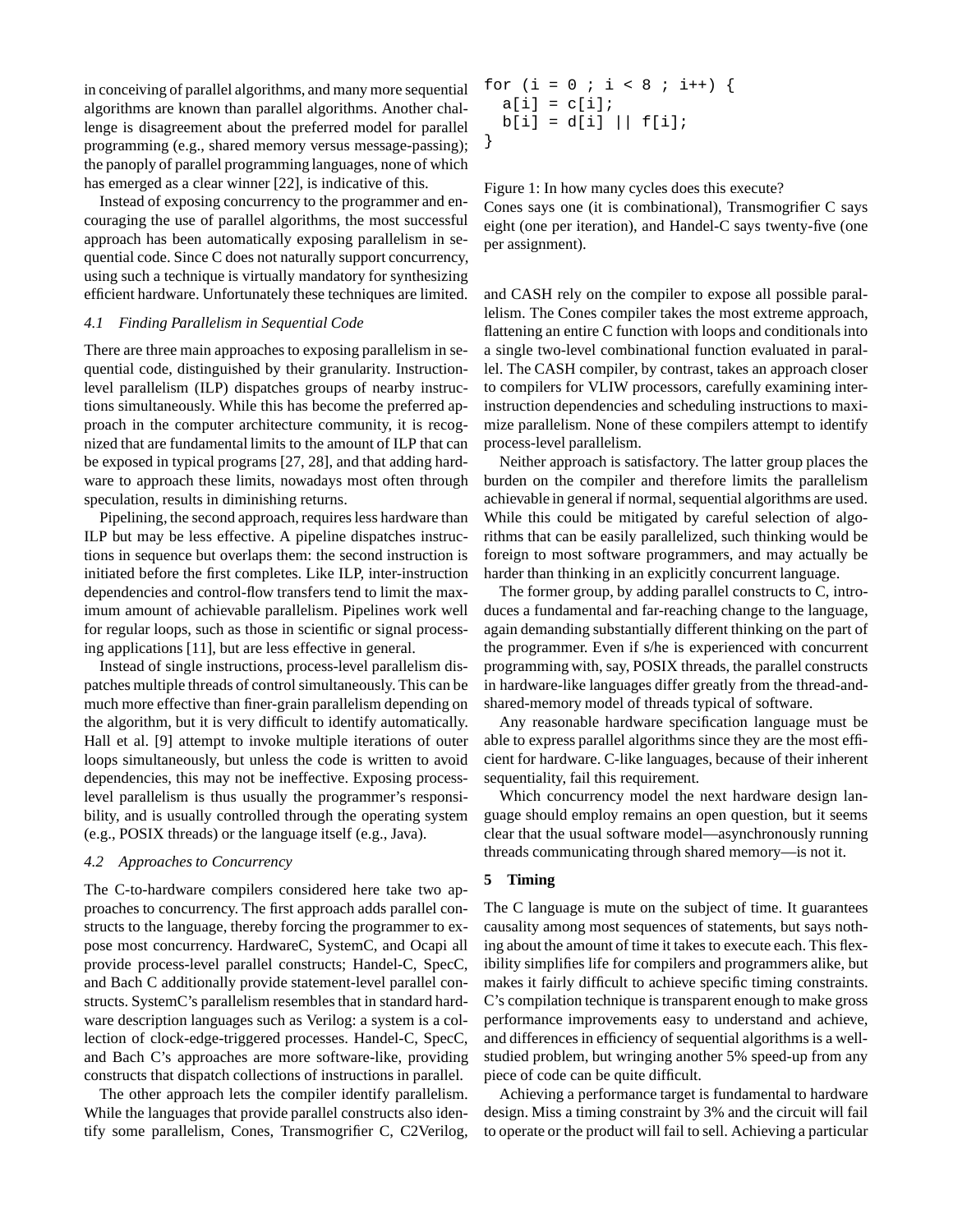performance target under power and cost constraints is usually the only reason to implement a particular piece of functionality in hardware as opposed to using an off-the-shelf processor. Thus, any reasonable technique for specifying hardware needs mechanisms for specifying and achieving timing constraints.

This disparity leads to yet another fundamental question in using C-like languages for hardware design: where to put the clock cycles. With two exceptions (Cones only generates combinational logic; CASH generates self-timed logic), the compilers described here define generate synchronous logic in which the clock cycle boundaries have been defined.

# *5.1 Approaches to Timing Control*

The compilers considered here use a variety of techniques for inserting clock cycle boundaries, ranging from fully explicit to a variety of rules for fully implicit.

Ocapi's clocks are the most explicit: a designer specifies explicit state machines and each state gets a cycle. At some point in the SpecC refinement flow, the state machines are also explicit, although clock boundaries may not be explicit earlier in the flow. The clocks in the Cones system are also explicit, although in an odd way: since Cones generates only combinational logic, clocks are implicitly at function boundaries. SystemC's clock boundaries are also explicit: like Cones, combinational processes' clock boundaries are at the edges and in sequential processes, explicit *wait* statements delay a prescribed number of cycles.

HardwareC allows the user to specify clock constraints, an approach common in high-level synthesis tools. For example, a user can require that three particular statements should execute in two cycles. While this presents a greater challenge to the compiler and is sometimes more subtle for the designer, it allows flexibility that may lead to a more optimal design. Bach C takes a similar approach.

Like HardwareC, the C2Verilog compiler also inserts cycles using fairly complex rules and provides mechanisms for imposing timing constraints. Unlike HardwareC, however, these constraints are outside the language.

Transmogrifier C and Handel-C use fixed implicit rules for inserting clocks. Handel-C's are the simplest: assignment and *delay* statements each take a cycle; everything else executes in the same clock cycle. Transmogrifier C's rules are nearly as simple: each loop iteration and function call takes a cycle. Such simple rules can make it difficult to achieve a particular timing constraint, unfortunately: assignment statements may need to be fused to speed up a Handel-C specification, and Transmogrifier C may require loops to be manually unrolled.

The ability to specify or constrain detailed timing in hardware is another fundamental requirement. While slow software is an annoyance, slow hardware is a disaster. When something happens in hardware is usually as important as what happens. This is another big philosophical difference between software and hardware, and again hardware requires different skills.

The next hardware specification language needs the ability to specify detailed timing, both explicitly and through constraints, but perhaps should not be mandatory everywhere. Unfortunately, the best-effort model of software is inadequate.

#### **6 Types**

Data types are another central difference between hardware and software languages. The most fundamental type in hardware is a single bit traveling through a memoryless wire. By contrast, the base types in  $C$  and  $C_{++}$  are bytes and multiples thereof stored in memory. While C's base types can be implemented in hardware, C has almost no support for types smaller than a byte<sup>1</sup>. As a result, straight C code can easily be interpreted as bloated hardware.

The situation in C++ is better. C++ supports a one-bit *bool* type and its class mechanism makes it possible to add more types such as arbitrary-width integers to the language.

The compilers considered here take three approaches to introducing hardware types to C programs. The first approach, and perhaps the purest, neither modify nor augment C's types but allow the compiler or designer to adjust the width of the integer types outside the language. For example, the C2Verilog compiler provides a GUI that allows the user to set the width of each variable used in the program. The width of each integer in Transmogrifier C can be set through a preprocessor pragma.

The second approach is to add hardware types to the C language. HardwareC, for instance, adds a boolean vector type. Both Handel-C and Bach C add integers with an explicit width. SpecC adds all these types and many others that cannot be synthesized, such as pure events and simulated time.

The third approach, taken by the  $C++$ -based languages, is to provide hardware-like types through C++'s type system. The SystemC libraries include variable width integers and an extensive collection of types for fixed-point fractional numbers. Ocapi, since it is an algorithmic mechanism for generating structure, also effectively takes this approach, allowing the user to explicitly request wires, buses, and whatnot.

Each approach, however, constitutes a fairly radical departure from the "call it an integer and forget about it" approach of C. Even the languages that support only C types compel a user to provide the actual size of each integer. Worrying about the width of each variable in a program is not something a typical C programmer does.

Compared to timing and concurrency, however, adding appropriate hardware typesis a fairly easy problem to solve when adapting C to hardware.  $C++$ 's type system is flexible enough to accommodate hardware types, and minor extensions to C suffice. A bigger question, which none of the languages adequately addresses, is how to apply higher-level types such as classes and interfaces to hardware description. SystemC has some facilities for inheritance, but since its mechanism is simply the one used for software, it is not clear that it is convenient for adding or modifying behavior of existing pieces of hardware. Incidentally SystemC has supported templates, more abstract modeling of communication channels, and so forth since version 2.0, but they are not typically synthesizable.

The next hardware description language needs a rich type system that allows precise definition of hardware types, but it should also assist in ensuring program correctness.

<sup>1</sup>With one exception: the number of bits for each field in a *struct* may be specified explicitly. Oddly, none of these languages even mimic this syntax.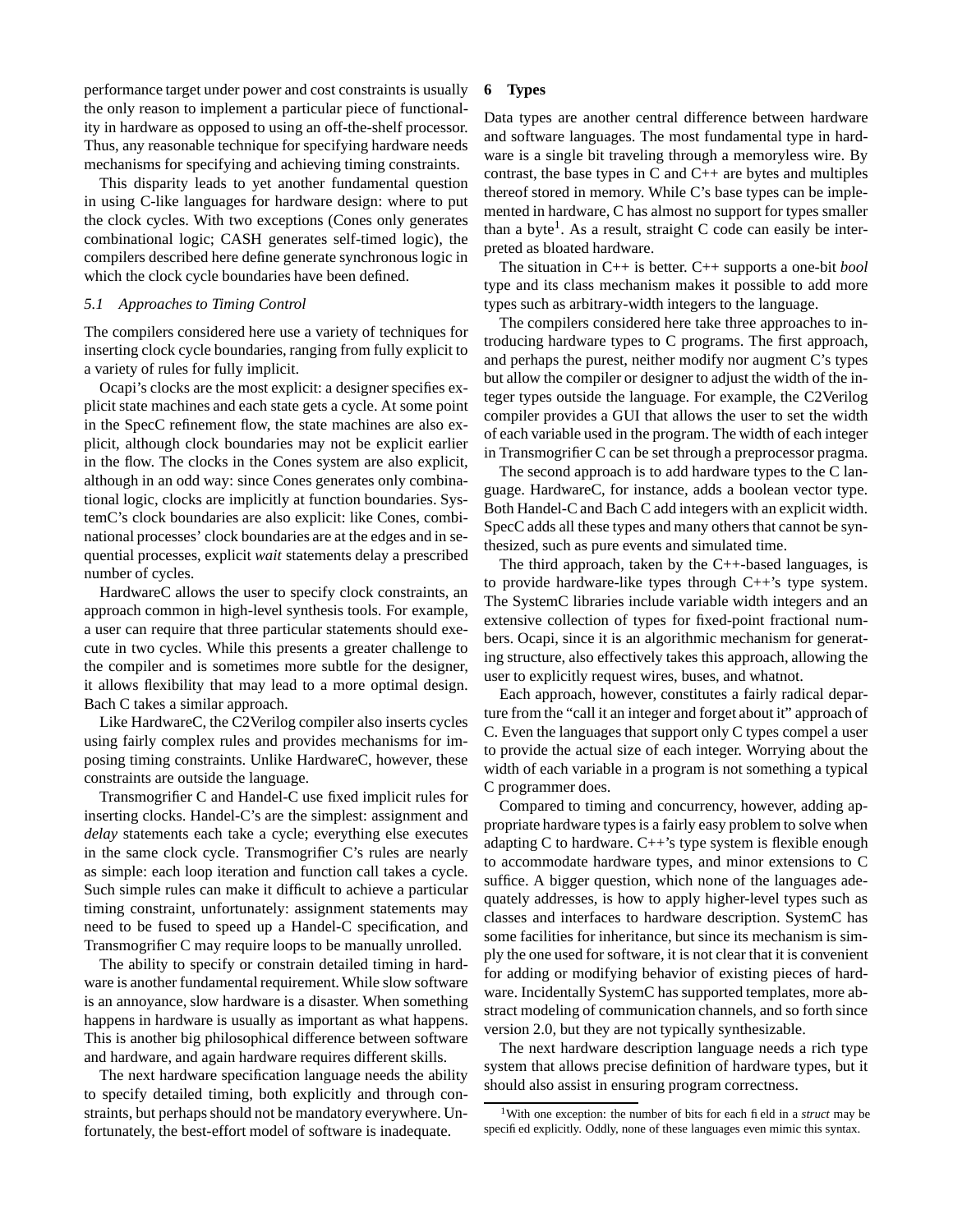# **7 Communication**

C-like languages are built on the very flexible random-access memory model of communication. The language models all memory locations as being equally costly to access, but modern memory hierarchies make this a lie. At any point in time, it make take hundreds or even thousands of times longer to access certain locations. And although the behavior of these memories, specifically caches, can often be predicted and used more efficiently, this is very difficult and C-like languages provide scant support for it.

In hardware, long, nondeterministic communication delays are anathema. Timing predictability is mandatory, so large, uniform-looking memory spaces are rarely the primary communication mechanism. Instead, a variety of mechanisms are used, ranging from simple wires to complex protocols, depending on the more precise needs of the system. An important characteristic of this approach is the need to understand a system's communication channels and patterns before it is running, since communication channels must be hard-wired.

# *7.1 The Problem with Pointers*

Communication patterns within software, unfortunately, are often very difficult to determine a priori because of the frequent use of pointers. These are memory addresses computed at run-time, and as such are often data-dependent and simply cannot be known completely before a system is running. Implementing such behavior in hardware mandates at least small memory regions.

Aliasing, when a single value can be accessed through multiple sources, is an even more serious problem. Without a good understanding of when a variable can be aliased, a hardware compiler is forced to place that variable into a large, central memory, which is necessarily slower than a small memory local to the computational units that read and feed it.

One of C's strengths is its memory model that allows complicated pointer arithmetic and essentially uncontrolled access to memory. While very useful for systems programs such as operating systems, such abilities make it especially difficult to analyze the communication patterns of an arbitrary C program. This problem is so great, in fact, that software compilers often have a much easier time analyzing a FORTRAN program rather than an equivalent C program.

Any technique that implements a C-like program in hardware must either analyze the program to understand all possible communication pathways, resort to large, slow memories, or some combination of both.

Luc Semeria et al. [20, 21] have applied pointer analysis algorithms from the software compiler literature to estimate the communication patterns of C programs for hardware synthesis. Pointer analysis identifies to which data each pointer may refer, allowing memory to be divided. While an impressive body of work, it illustrates the difficulty of the problem. Exact pointer analysis is undecidable, so approximations are used. These are necessarily conservative and hence may miss opportunities to split memory regions, leading to higher-cost implementations. Finally, pointer analysis is a costly algorithm with many variants.

#### *7.2 Communication Costs*

The event-oriented style of communication in software is another key difference. Every bit of data communicated among parts of a software program has a cost (i.e., a read or write operation to registers or memory) and as such, communication must be explicitly requested in software. Communicating the first bit is very costly in hardware because it requires the addition of a wire, but after that, communication is actually more costly to disable than continue.

This difference leads to a fairly different set of concerns. Good communication design in hardware amounts to trying to minimize the number of pathways among parts of the design, where good design in software minimizes the number of transactions. For example, good design in software tries to avoid forwarding through copying, preferring instead to pass a reference to the data being forwarded. This is a good strategy for hardware that stores large blocks of data in a memory, but rarely in other cases. Instead, good design in hardware considers alternate encodings of data, such as serialization.

# *7.3 Approaches to Communication*

The languages considered here fall broadly into two groups: those that effectively ignore C's memory model and look only at communication through variables, and those that adopt the full C memory model.

Languages that ignore C's memory model do not support arrays or pointers and instead only look at how local variables are used to communicate between statements. Cones is the simplest: all variables, arrays included, are interpreted as wires. HardwareC and Transmogrifier C do not support arrays or memories. Ocapi also falls into this class, although arrays and pointers can be used to assist during system construction.

The other group of languages go to great lengths to preserve C's memory model. The CASH compiler is the most bruteforce: it synthesizes one, large memory and puts all variables and arrays into it. The Handel-C and C2Verilog compilers can split up memory into multiple regions and assign each to a separate memory element. Handel-C adds explicit constructs to the language for specifying these. SystemC also supports the explicit declaration of separate memory regions.

Other languages provide communication primitives whose semantics differ greatly from the memory style of communication used in C. HardwareC, Handel-C, and Bach C all provide blocking rendezvous-style (i.e., unbuffered) communication primitives for communicating between concurrentlyrunning processes. SpecC and later versions of SystemC provide a large library of communication primitives.

Again, the difference between appropriate design for software and hardware is substantial. Software designers usually ignore memory access patterns. Although this can slow overall memory access speed, it is usually acceptable. Good hardware design, by contrast, usually starts with a block diagram detailing every communication channel and attempts to minimize communication pathways.

So software designers usually ignore the fundamental communication cost issues common in hardware. Furthermore, automatically extracting efficient communication structures from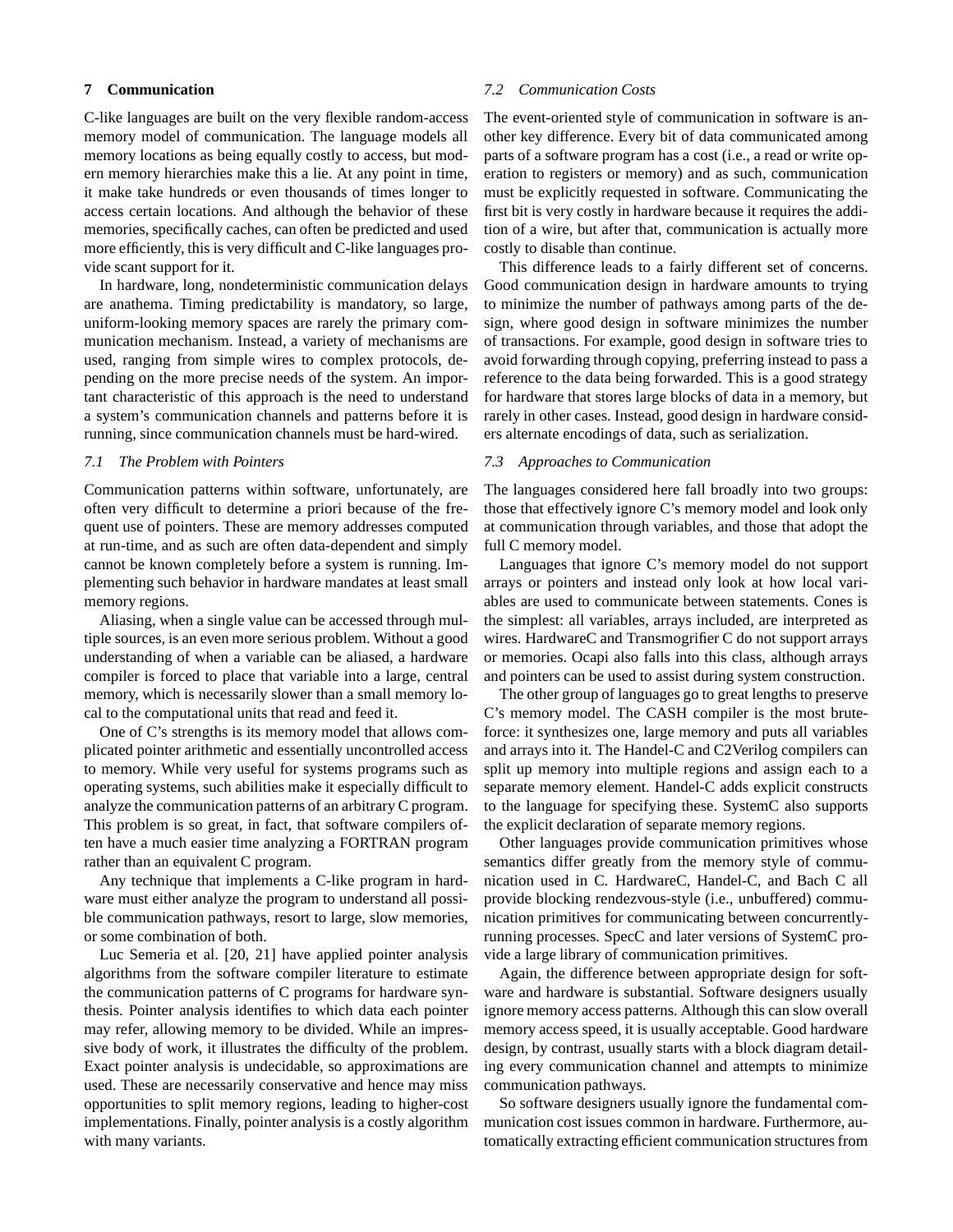software is challenging because of the pointer problem in Clike languages. While pointer analysis can help to mitigate the problem, it is imprecise and cannot improve an algorithm with poor communication patterns.

The next hardware specification language should make it easy to specify efficient communication patterns.

# **8 Meta-data**

Any given high-level construct can be implemented in many different ways. However, because hardware is at a much lower level than software, there are many more ways to implement a particular C construct in hardware. For example, consider an addition operation. A processor probably only has one useful addition instruction, whereas in hardware there are a dizzying number of different adder architectures (e.g., ripple-carry, carry lookahead, and carry save).

The translation process for hardware therefore has more decisions to make than translation for software. Making many decisions correctly is fundamentally difficult and computationally expensive. Furthermore, the right set of decisions varies with design constraints. For example, a designer might prefer a ripple-carry adder if area and power were at a premium and speed was of little concern, but a carry lookahead adder might be preferred if speed were of greater concern.

While much effort has been put into improving optimization algorithms, it remains unrealistic to expect all of these decisions to be automated. Instead, designers need mechanisms that allow them to ask for exactly what they want.

Such designer guidance takes two forms: through manual rewriting of high-level constructs into the desired lower-level ones (e.g., replacing a "+" operator with a collection of gates that implements a carry-lookahead adder), or through annotations such as constraints or hints about how to implement a particular construct. Both approaches are common registertransfer level design. Designers routinely specify complex datapaths at the gate level instead of using higher-level constructs. Constraint information, often supplied in an auxiliary file, usually drives logic optimization algorithms.

One of the anonymous reviewers suggested that  $C++$ 's operator overloading mechanism could be used to specify, for example, when a carry-lookahead adder was to be used to implement an addition. Unfortunately, I believe it would be very difficult. C++'s overloading mechanism uses argument types to resolve ambiguities, which is natural when you want different data types to be treated differently, but the choice of particular algorithm in hardware is usually driven by resource constraints (e.g., area or delay) rather than data representation (although of course data representation matters). Concurrency is the fundamental problem: in software, there is little reason to have multiple implementations of the same algorithm, but it happens all the time in hardware. Not surprisingly,  $C++$  does not really support this sort of thing.

The languages considered here take two approaches to specifying such meta-data. One group places it within the program itself, hiding it in comments, pragmas, or added constructs, and the other group places it outside the program, either in a text file or in a database populated by graphical user interface.

#### **Challenge Comment**

| The concurrency model  | Specifying parallel algor |
|------------------------|---------------------------|
| Specifying timing      | How many clock cycles?    |
| <b>Types</b>           | Need bits and bit-precise |
| Communication patterns | Want isolated memories    |
| Hints and constraints  | How to implement some     |

ecifying parallel algorithms bw many clock cycles? eed bits and bit-precise vectors Hints and constraints How to implement something

Table 2: The big challenges in hardware languages

C does have a standard way of supplying extra information to the compiler: the #pragma directive. By definition, a compiler ignores such lines unless it understands them. Transmogrifier C uses it to specify the width of integers, and Bach C uses it to specify timing and mapping constraints.

HardwareC provides three language-level constructs: timing constraints, resource constraints, and arbitrary string-based attributes, whose semantics are much like a C #pragma.

SpecC takes the other approach: many tools for synthesizing and refining SpecC have the user to use a GUI to specify how various constructs are to be interpreted.

Constructs such as addition that are low-level in software are effectively high-level in hardware and as such, there must be some mechanism for conveying designer intent to any hardware synthesis procedure, regardless of the source language. The next hardware specification language needs some way of guiding the synthesis procedure to select among different implementations, trading off between, say, power and speed.

# **9 Conclusions**

Table 2 lists the key challenges of a successful hardware specification language. In this paper, I discussed how a variety of C-like languages and compilers proposed for specifying hardware tried to address these issues and argued why choosing a C-like language over one specifically designed to specify hardware is not helpful. In particular, giving experienced software designers hardware synthesis tools is unlikely to turn them into effective hardware designers.

Why bother generating hardware from C? It is clearly not necessary since there are many excellent processors and software compilers. This is certainly the cheapest and easiest way to run a C program. So why consider using hardware?

Efficiency is the logical answer. Although general-purpose processors get the job done, well-designed customized hardware can always do the job faster using fewer transistors and less energy. Thus the utility of any hardware synthesis procedure depends on how well it is able to produce efficient hardware specialized for the particular application.

# *9.1 Summary*

To recap the difficulties with C-like languages, concurrency is fundamental for efficient hardware, yet C-like languages impose sequential semantics and nearly demand the use of sequential algorithms. Unfortunately, automatically exposing concurrency in sequential programs is limited in its effectiveness, so an effective language almost surely requires explicit concurrency, something missing from most C-like languages.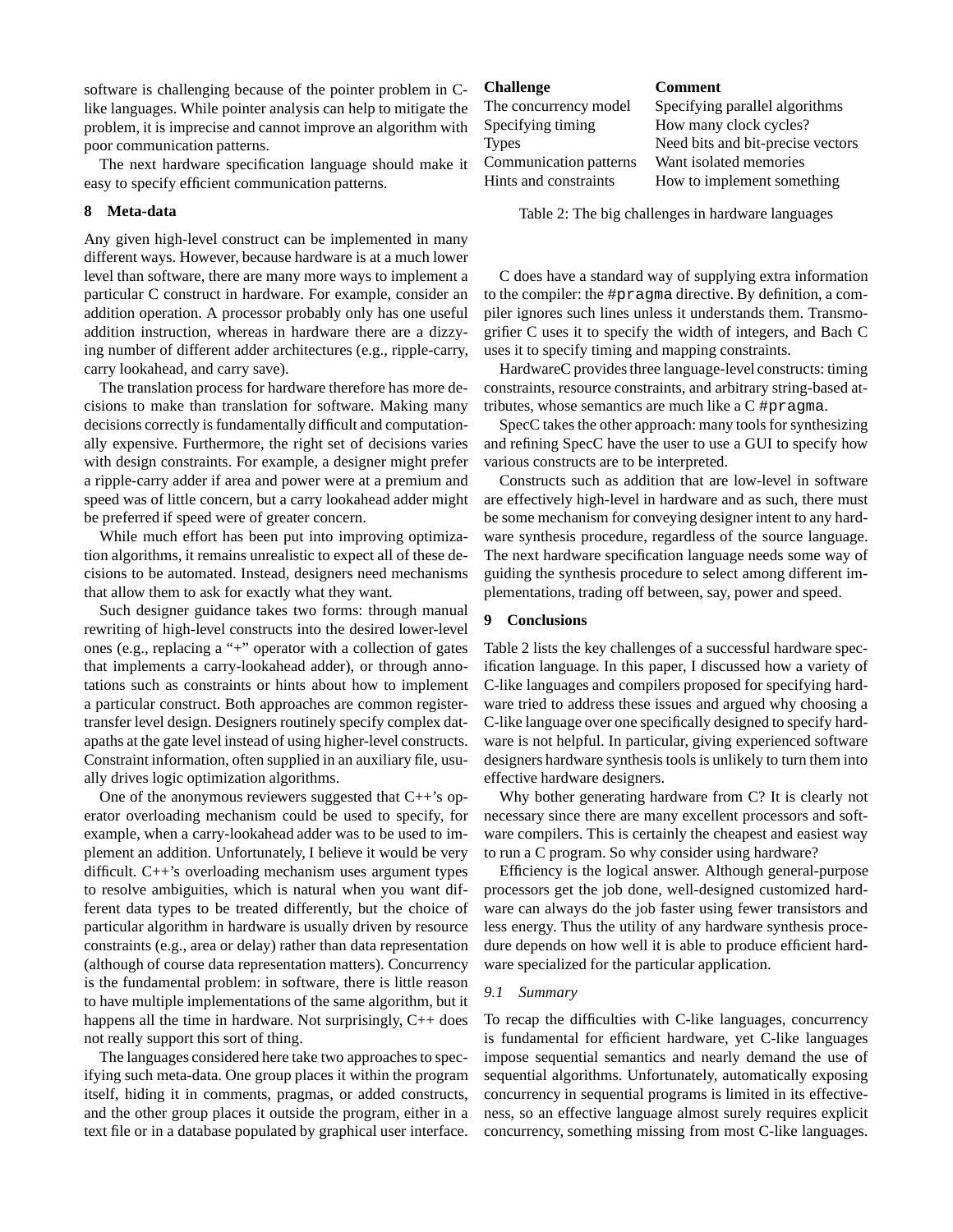Adding such a construct is easy, but teaching software programmers to use concurrent algorithms is much harder.

Careful timing design is also required for efficient hardware, yet C-like languages provide essentially no control over timing, so the language needs to have timing control added to it. The problem amounts to where to put the clock cycles, and the languages have a variety of solutions, both implicit and explicit. The bigger problem, though, is changing programmer habits to consider such timing details.

Using software-like types (e.g., bytes and multiples thereof) is also a problem in hardware, which wants to manipulate individual bits for efficiency, but a much easier problem to solve for C-like languages. Some languages add the ability to specify the number of bits used for each integer, for example, and C++'s type system is flexible enough to allow hardware types to be defined. The type problem is the easiest to address.

Communication also presents a challenge. C's very flexible global-memory communication model is not very efficient for hardware. Instead, memory should be broken into smaller regions, often as small as a single variable. Compilers can do this to a limited degree, but efficiency often demands explicit control over this. A fundamental problem, again, is that C programmers generally do not worry about memory, and that C programs are rarely written with memory behavior in mind.

A high-level hardware description language must allow the designer to provide constraints or hints to the synthesis system because of the wide semantic gap between a C program and efficient hardware. Since there are many ways to implement in hardware a construct such as addition, the synthesis system needs some way to select an implementation. Constraints and hints are the two main ways to control the algorithm, yet standard C has no such facility.

While presenting designers with a higher level of abstraction is obviously desirable, presenting them with an inappropriate level of abstraction (e.g., one in which they cannot effectively ask for what they want), is of little help. Unfortunately, C-like languages do not lend themselves to the synthesis of efficient hardware.

In summary, I believe the next great hardware specification language will not closely resemble C or any other familiar software language. Software languages work well only for software, and a hardware language that does not produce efficient hardware is of little use. It is my hope that this paper will prompt a more effective discussion about the design of the next great hardware description language.

Another important future issue will be the ability of the language to effectively build systems from existing pieces (a.k.a. IP-based design), which none of these languages really addresses. This appears necessary to raise designer productivity to the level needed for the next generation of chips.

Lording over all these issues, however, is verification. What we really need are languages that let us create correct systems more quickly, by making it easier to check, identify, and correct mistakes. Raising the level of abstraction and facilitating efficient simulation are two well-known ways of achieving this, but are there others?

#### **References**

- [1] Mihai Budiu and Seth C. Goldstein. Compiling application-specific hardware. In *Proceedings of the 12th International Conference on Field Programmable Logic and Applications (FPL)*, volume 2438 of *Lecture Notes in Computer Science*, pages 853–863, Montpellier, France, September 2002. Springer-Verlag.
- [2] Celoxica, http://www.celoxica.com. *Handel-C Language Reference Manual*, 2003. RM-1003-4.0.
- [3] Giovanni De Micheli. Hardware synthesis from C/C++ models. In *Proceedings of Design, Automation, and Test in Europe (DATE)*, pages 382–383, Munich, Germany, March 1999.
- [4] Giovanni De Micheli, David Ku, Frédéric Mailhot, and Thomas Truong. The Olympus synthesis system. *IEEE Design & Test of Computers*, 7(5):37–53, October 1990.
- [5] Rainer Dömer, Andreas Gerstlauer, and Daniel Gajski. *SpecC Language Reference Manual*. SpecC consortium, version 2.0 edition, March 2001.
- [6] Daniel D. Gajski, Jianwen Zhu, Rainer Dömer, Andreas Gerstlauer, and Shuqing Zhao. *SpecC: Specification Language and Methodology*. Kluwer, Boston, Massachusetts, 2000.
- [7] David Galloway. The Transmogrifier C hardware description language and compiler for FPGAs. In *Proceedings of the IEEE Symposium on FPGAs for Custom Computing Machines (FCCM)*, pages 136–144, Napa, California, April 1995.
- [8] Thorsten Grötker, Stan Liao, Grant Martin, and Stuart Swan. *System Design with SystemC*. Kluwer, Boston, Massachusetts, 2002.
- [9] Mary W. Hall, Saman P. Amarasinghe, Brian R. Murphy, Shih-Wei Liao, and Monica S. Lam. Detecting coarse-grain parallelism using an interprocedural parallelizing compiler. In *Proceedings of Supercomputing '95*, December 1995.
- [10] Takashi Kambe, Akihisa Yamada, Koichi Nishida, Kazuhisa Okada, Mitsuhisa Ohnishi, Andrew Kay, Paul Boca, Vince Zammit, and Toshio Nomura. A C-based synthesis system, Bach, and its application. In *Proceedings of the Asia South Pacific Design Automation Conference (ASP-DAC)*, pages 151–155, Yokohama, Japan, 2001. ACM Press.
- [11] Ken Kennedy and Randy Allen. *Optimizing Compilers for Modern Architectures*. Morgan Kaufmann, 2001.
- [12] David C. Ku and Giovanni De Micheli. HardwareC: A language for hardware design. Technical Report CSTL-TR-90-419, Computer Systems Lab, Stanford University, California, August 1990. Version 2.0.